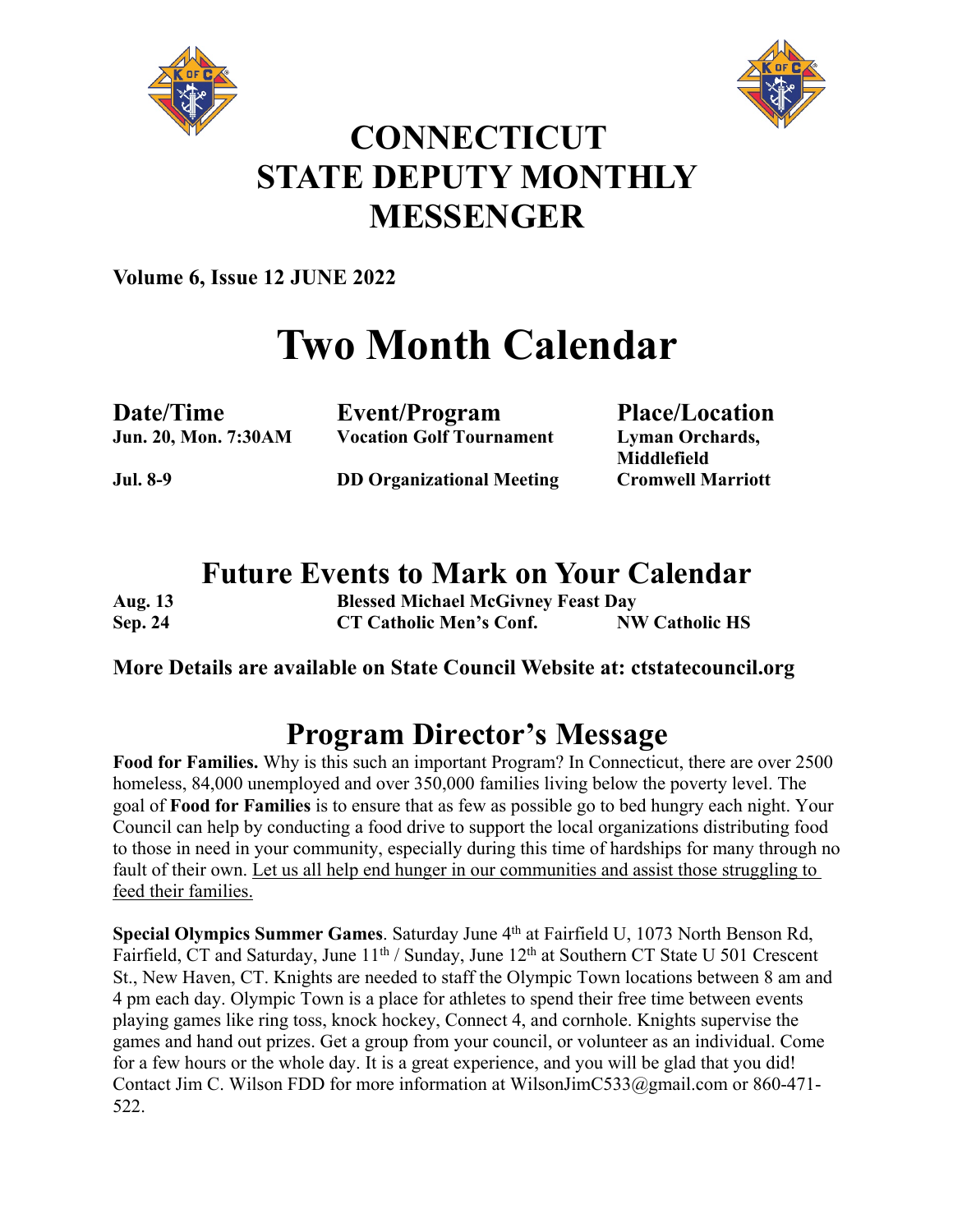Vocations Golf Classic. Monday June 20<sup>th</sup>, 2022, at Lyman Orchards Golf Club Middlefield, CT. Funds raised from this annual event assist the State Council in their ongoing efforts to support vocations throughout Connecticut, while encouraging local councils to do the same. It is interesting to note that tuition for one seminarian for one week costs an average of \$250. Information and registration form can be found on the State website. For details, please contact Kevin Brady at (203) 654-1717 or kevin.brady@kofc.org.

**Blessed Michael McGivney.** As we continue to pray for our beloved founder's elevation to sainthood, the **Father Michael McGivney Guild** serves as a source for information about the life, works and spirituality of Father McGivney. The Guild distributes informational materials, receives reports of favors granted through his intercession and oversees the distribution of relics. Guild members receive regular updates on the progress of Father McGivney's cause for canonization and are invited to participate in promoting devotion to this Servant of God.

As of **04/01/2022** there were **3697** Guild members in Connecticut. With over 20,000 Knights of Columbus in Connecticut, why do we only have **3697 Father Michael McGivney Guild** members?? *Are you a member?* **Are your Council Officers members? Is your wife a member? Etc…**

It only takes a few minutes to join on-line or through the mail and there is no cost. You can use the form provided in the Columbian magazine or enroll on-line at www.fathermcgivney.org. If you have any questions, contact Scott Flood, PSD, at scottflood@att.com. **Family of the Month**. For the month of April 2022, the Supreme Office selected the **Jeff Rode** family submitted by Council 3181, Windsor. **Congratulations.** This program costs nothing to participate in and is a wonderful way to recognize a family in your parish. With the many challenges facing families and our church, this simple recognition can go a long way in building up and supporting our families.

This is a **Featured Program**. Councils participating can earn two credits towards the Columbian Award. Please consider participating in this worthwhile program. **Questions,** contact Steven Bacon, PSD, at bac801@sbcglobal.net.

**Spiritual Reflections.** The **Into the Breach Virtual Mini-Retreat** is a short spiritual retreat you can do from the comfort of your home. The series is 12 one hour sessions on the 4th Monday of each month at 8 pm. Preregistration is required as an email invitation is required to attend. The next session is on *June 27th* and the topic will be EVANGELIZATION. Information, contact David Imhof, DD, at imhofda@aol.com.

**Pilgrim Icon Program.** The **"Saint Joseph Icons"** continues their journey (2021-2023) through Connecticut. Our District Deputies will have the Icons available to them for **two** months to provide each Council in the District an Icon for a least a week. There are THREE Icons in our state.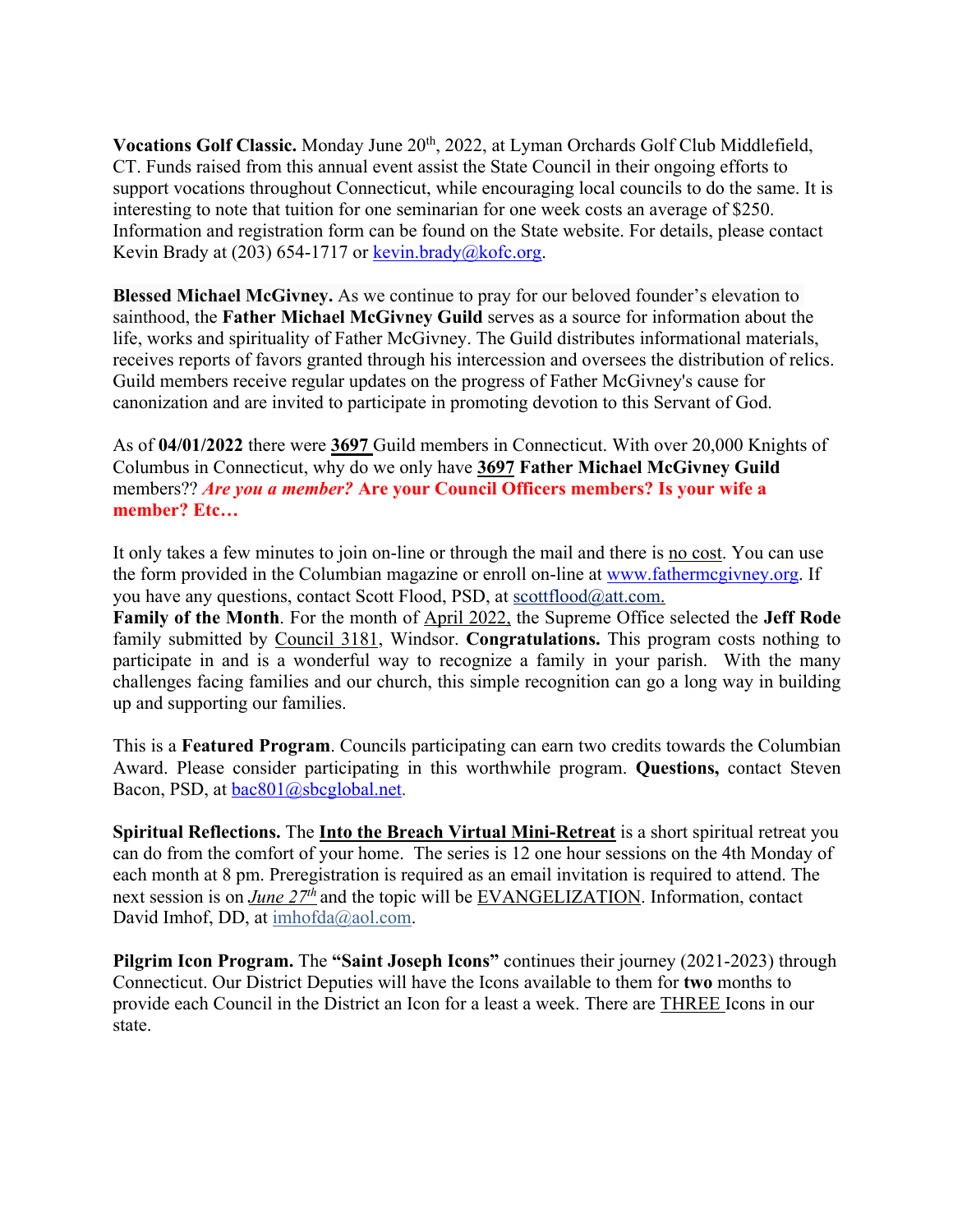Beginning May 1st through June 30th, **District 33** is hosting **Icon A**, **District 32** is hosting **Icon B** and **District 26** is hosting **Icon C.** Contact your local District Deputy or David Imhof, DD, at imhofda@aol.com for more details.

**McGivney Relic Pilgrimage Tour.** This program is offered by the CT State Council this year. Your District Deputy will have all the information needed to schedule and run this event. The State Council will arrange for a Blessed Michael McGivney Relic to be brought to your Council's event at the Parish you serve. A McGivney Votive Mass is strongly encouraged to take place when hosting a Blessed McGivney Relic. You can find information on how to run a McGivney Votive Mass at kofc.org/mcgivney. Supreme has sent this information to all the Council Chaplains. The Relic Pilgrimage and Mass are open to the Parish and public. There is no deadline for the event or limit to how many times a Council can host the event. The schedule for the McGivney Relic Pilgrimage is being compiled and it is first come, first served. Our goal is to visit each District this Fraternal Year, so reach out to your District Deputy and have him add you're Council to the schedule. For more information contact Gary McKeone, PSD, at immediate.psd@ctstatecouncil.org.

**Refund Support Vocation Program (RSVP)**. This is a great way for your council to support and nurture the future of our Faith in our communities. Support our seminarians during their formation through prayer, fraternity and financial. Donate \$500 to a seminarian of your choice, pray for them and write to them. Submit Form 2863 to Supreme and the State Council. Councils will receive refunds of \$100 and \$75, respectfully. For more information contact Steven Bacon, PSD, at bac801@sbcglobal.net.

**Columbian Award - Form SP7.** The requirements for the 2021-2022 fraternal year consist of 16 Program Credits. Four (4) Credits are required in each of the categories - Faith, Family, Community and Life for a total of sixteen (16) credits. Featured Programs when conducted in accordance with the requirements provide for **two** (2) credits. Additional information can be found on the Supreme website or from the specific Program Chairman listed on our State Website. Entries must be received by the **Supreme Office** prior to **June 30th, 2022.** 

**Faith in Action 2021-2022 Program Incentive.** The details and requirements are available on the State website or from your District Deputy. All entries must be received via *USPS* mail by the **State Program Director** prior to **June 30th, 2022.**

**Ultrasound Van.** Your support is needed to keep it rolling as well as for new ultrasound projects that truly save hundreds of babies. Refer to the State's Life webpage for further details and information on all these key projects.

**Communications.** Does your Council have an upcoming activity within our Faith In Action Program model? Is your activity a legacy Council event? Do you want help in publicizing? Contact our Public Relation Director, George Ribellino, FDD, at public.relations@ctstatecouncil.org for assistance.

### **Programs Attract Members - Members Enhance**